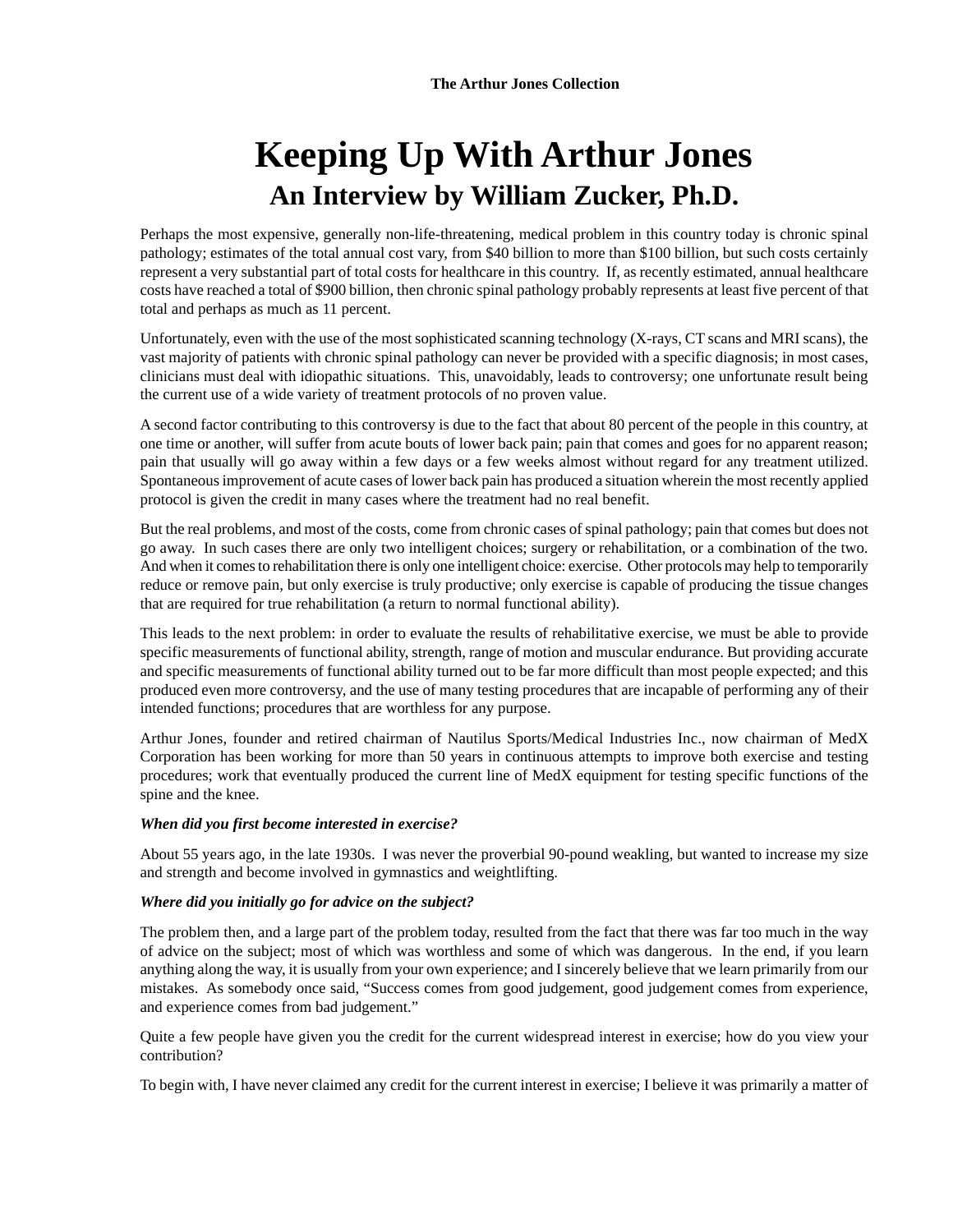being in the right place at the right time, and accident. Second, I also believe that if I had not introduced the improvements now incorporated in MedX equipment that sooner or later somebody else would have. We are dealing, after all, with simple laws of physics; physical law that is still not generally understood, but that cannot be denied in the end.

While I learned nothing from his much earlier work and was not even aware of his work until long after I had discovered the same things he first noticed, a man in Sweden, Dr. Gustav Zander, designed and built a very sophisticated line of exercise machines before the America Civil War, in the 1850s. He was clearly aware of the actual requirements for proper exercise that I introduced in early Nautilus machines. Some of his machines, built about 140 years ago, were at least the equal of most of the exercise machines now on the market. His only real problem resulted from the fact that he was too far ahead of his time; another accident of time and place. While it is certainly possible to be too late, it is also possible to be too soon.

Apart from the accident of time and place, two other circumstances contributed to our later discoveries and developments; income from the sales of Nautilus machines provided me with the funding for many years of continuous research; without which later developments could never have been produced. Second, the tax code during most of those years of research was very favorable for research and development projects. Current tax codes are much different, far less favorable; and I believe this change was a mistake and has resulted in a major reduction in research and development projects. Many things that might have been discovered may now be overlooked; and while it is impossible to anticipate scientific discoveries, it is also impossible to evaluate discoveries that were not made.

#### *How much have you invested in research during the last 20-odd years?*

A lot more than I expected; much more than I would have believed possible at the start. In January of 1972, I published an article that was very critical of the testing procedures then being used, and clearly explained several of the problems with such procedures. I then went on to state my intention to design and build a machine that would be capable of providing all of the requirements for meaningful testing of functional ability.

Our first project was an attempt to design a machine for testing knee functions, and I initially estimated that this would



**Initial research to develop accurate testing tools for the muscles of the knee was started in January 1972, more than 21 years ago, but we were not satisfied with this equipment until 1991. Features and functions of this machine were first submitted to the FDA in April 1991. But research was conducted at the Military Academy, West Point, in 1975, nearly 16 years earlier. This was followed by several years of research at the University of Florida College of Medicine in Gainesville. In both cases, research was done using prototypes of our current equipment.**

involve about six months of work and an investment of about \$200,000, neither of which estimates represented my true opinions. In fact, at the start, I believed we could design and build such a machine within a period of about three weeks, and at a total cost of less than \$10,000.

How wrong can you be? While the knee machine was our first project, it turned out to be the hardest. An acceptable version of such a machine was not produced until April 1991, 19 years and three months after we started. Even a few months earlier, and after years of continuous work, it still appeared to be an impossible undertaking; every time we solved one problem we became aware of other, previously unsuspected problems. *See figure #1.*

Research for the development of spinal-testing machines started later but was successful earlier. During the last 14 years that I owned and directed Nautilus, we invested a total of more than \$40 million in continuous research. It was an average of about \$3 million a year during that period, with no end in sight. *See figure #2.*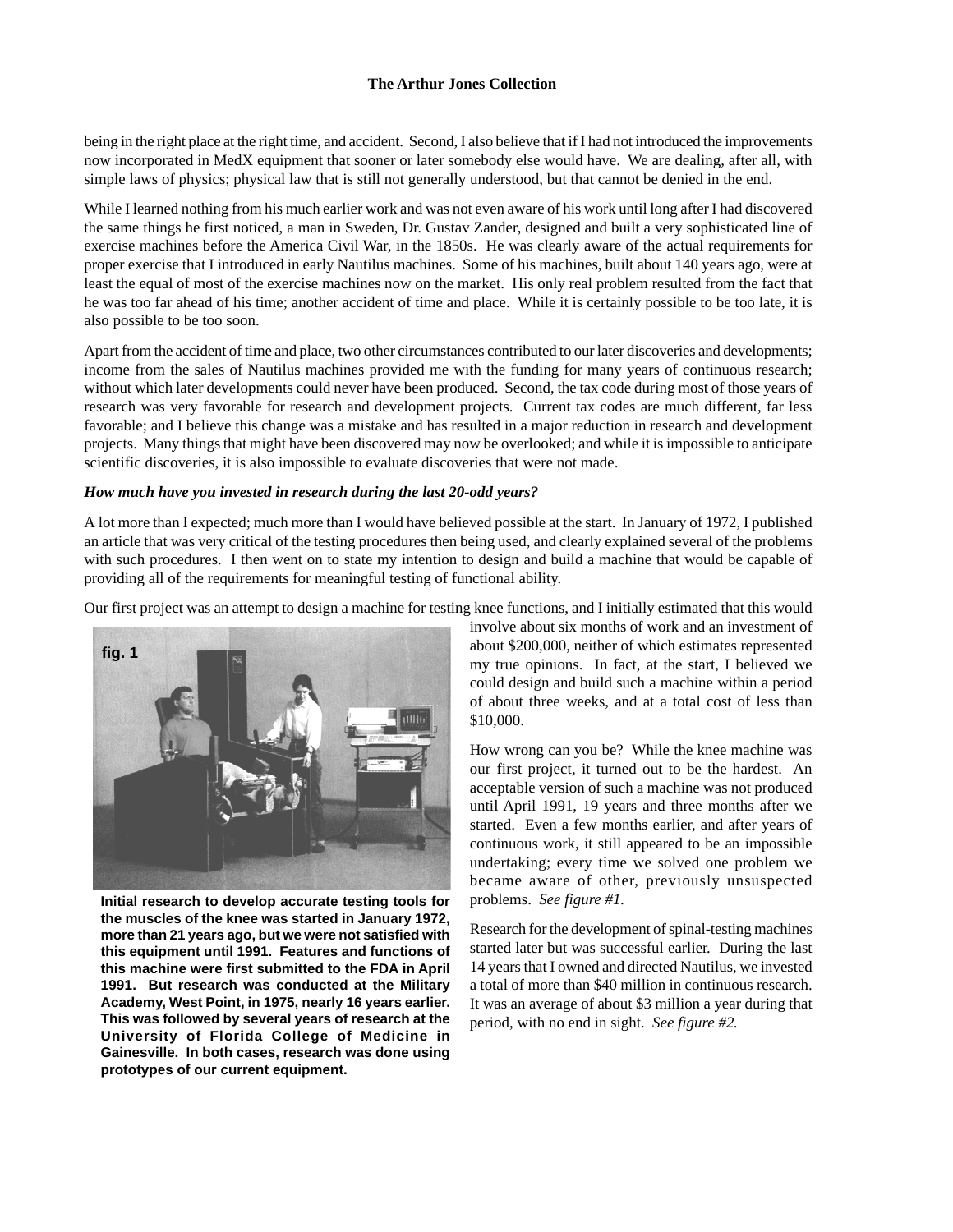Since I sold Nautilus more than seven years ago (editor: this interview took place in 1994), we had invested an additional total in excess of \$43 million in research, an average during that later period of about \$6 million per year. Total investment as of January 1993, 21 years after we started, was something more than \$83 million. Funding provided by sales of nautilus machines during the years that I directed the company and by income from the sale of Nautilus in 1986; supplemented by sales of MedX machines during the last six years and by other income.

When I sold Nautilus I owned a large farm located just north of Ocala, Fl, about 600 acres of prim real estate that included the largest privately owned airport I the world, a total of five multiengined jet-powered aircraft (including one four-engined, intercontinental jumbo jet), and the largest privately owned collection of exotic wild animals in the world (nearly 100 African elephants, more than 4,000 crocodilians, rhinos, an adult gorilla and a wide variety of other exotic animals).

During the last seven years I sold about 250 acres of land, all of the airplanes and all of the exotic animals, and these sales provided millions of dollars of additional income. So, one way or another, the funding for our years of continuous research was always available – without the need to borrow money, without outside investors or stock holders and with no partners. I own 100 percent of the stock in MedX Corporation. This is certainly not intended to imply that the development of



**TESTING REQUIREMENTS: Meaningful testing of the muscles that extend the lumbar spine involves several considerations: 1) The lower spine must be isolated by anchoring the pelvis to remove forces produced by muscles of the hips and thighs. 2) The torso, head and arms must be counterweighted to compensate for torque produced by gravity acting upon the mass of these body parts. 3) All other sources of non-muscular torque must be measured by the machine and factored into the test results by the computer. 4) True muscular strength must be measured in several positions throughout a full range of movement. 5) Tested levels of strength must be correlated with the positions in which they were measured.**

MedX machines has been a one-man show. Quite the contrary, literally hundreds of people made very meaningful contributions over the years, without which contributions MedX machines could never have been produced. The best of these people are still with us and still working.

#### *When was the first Nautilus machine produced?*

The first machine was delivered to a customer on November 30, 1970; but I had been building prototype machines for nearly 30 years before that, trying to solve problems that I was aware of but did not then yet understand.

If I had been aware of and had understood Dr. Zander's much earlier work, I could have avoided many mistakes and saved a lot of both time and money. But then not being aware of his earlier discoveries I was forced to learn the hard way, by trial and error.

The need for a variable source of resistance during exercise was obvious to me as far back as 1938; your strength varies from one position to another throughout any full-range movement, which means that a constant level of resistance will limit your exercise in proportion to your strength in the weakest position. In a first attempt to provide that requirement for the most productive form of exercise, I welded hooks to a barbell in 1939; hooks that enabled me to add chains to the barbell in an attempt to vary the resistance during the exercise. This was not a practical solution to the problem, but it was a start.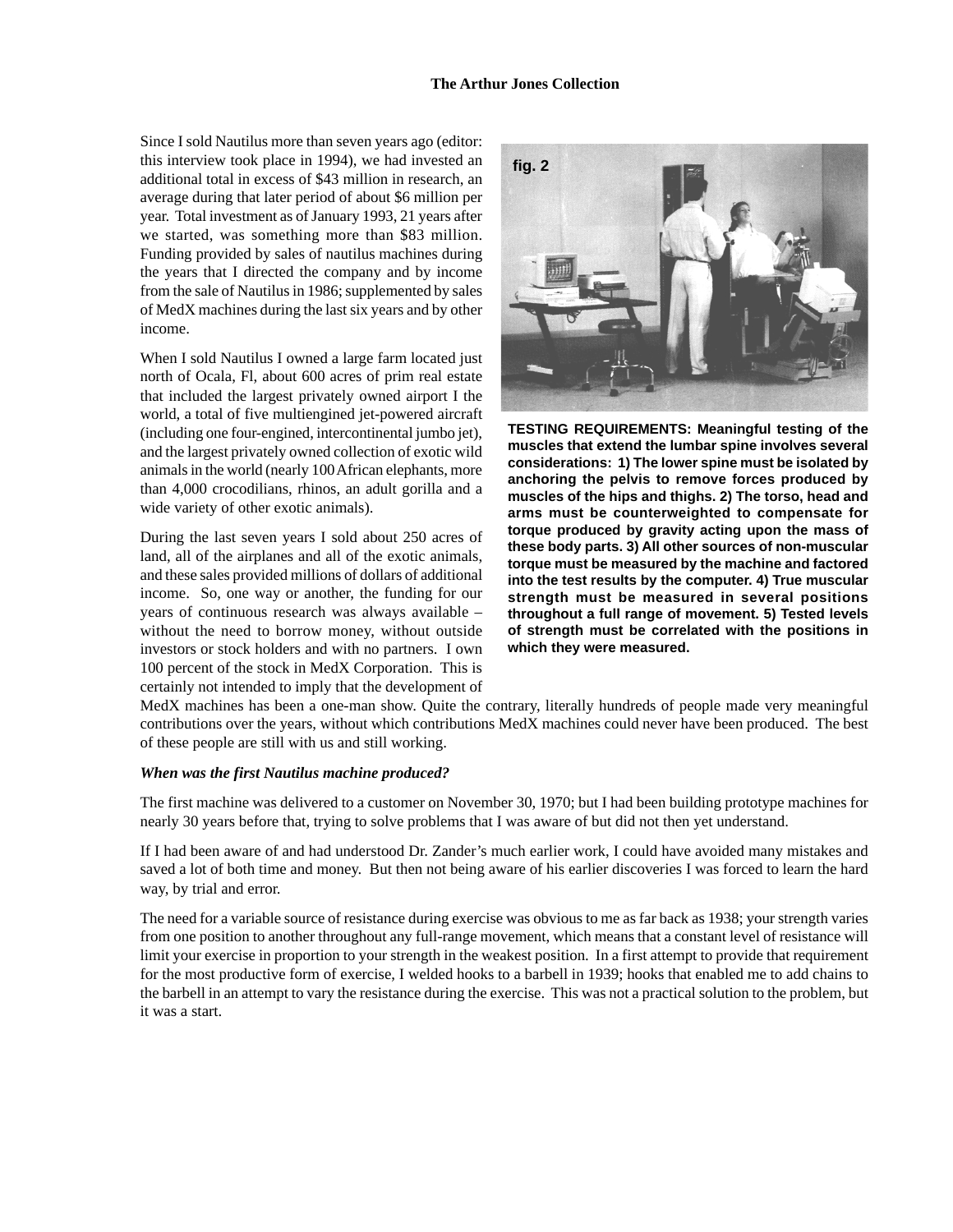

**PELVIC RESTRAINT: Total isolation of the lumbar spine requires anchoring the pelvis so that no pelvic movement is possible. Force imposed against the bottom of the feet is transmitted to the knee end of the femurs by the lower legs and will then produce resulting forces in two directions. Approximately 70 percent of the force will drive the femurs toward the rear, thus pushing the pelvichip sockets to the rear, while an equal force will push the knee ends of the femurs upward, which upward movement is prevented by the knee pads. Thus, the wide belt above the upper thighs becomes a fulcrum that redirects the upward force on the knee to a downward force on the pelvic-hip sockets. The result being forces that push the pelvis toward the rear and downward.**

# *What is your opinion of exercise performed with barbells?*

Apart from Zander's machines, a barbell was practically a miracle when compared to any earlier tool intended for the same purpose. It was capable of producing results that were simply impossible with any other tool. But it does not follow that a barbell is a perfect tool for its intended purposes; my efforts during the last 50-odd years have been directed toward improvements in barbell exercises. Yet, 140 years after Zander's first machines and 20-odd years after the first Nautilus machines, many people believe that a barbell is superior to any existing exercise machine. In fact, any result that can be produced with a barbell can be produced with any properly designed machine. And many important results that can be produced by exercise machines cannot be provided by a barbell.

For example, we know that probably the most important, and certainly the most critical, muscles in the body are those that extend the lumbar spine; and we now know that most of the exercises being used in attempts to strengthen these important muscles are utterly worthless for their intended purposes. Such exercises will strengthen the muscles of the hips and thighs while having no effect on the lower-back muscles.

The first exercise machine designed for the purpose of increasing the strength of the lower back muscles was the socalled (but misnamed) Nautilus Lower-Back Machine. When I designed that machine I was clearly aware that it provided exercise for the hip and thigh muscles, but I also believed that it provided productive exercise for the muscles that extend the lumbar spine – an assumption that we now realize was a mistake. Such machines will do nothing for the strength of the lower back muscles.

People have become stronger by using the machine, but it is not the lower back muscles that are becoming stronger. Benefit is limited to the hip and thigh muscles. But this lack of benefit for the lower-back muscles was not apparent for a period of several years. It was not apparent because it was then impossible to measure the isolated strength of the lower back muscles. Later, when it did finally become possible to accurately measure the isolated strength of the lower-back muscles, it was immediately apparent that these earlier machines were worthless for their intended purposes.

#### *What are the requirements for accurate testing of specific functional ability?*

There are several requirements, most of which were not even suspected at the start of our research, and many of which are still being widely ignored. While it is impossible to compare the importance of these various requirements (that is, impossible to say which is the most important), it is obvious that a failure to provide any one of these requirements will invariably result in meaningless test results. So the following list of requirements is in no particular order or importance.

First, meaningful testing requires total isolation of the joint being tested. In the case of the lower back muscles, this means that the lumbar spine must be isolated by anchoring the pelvis. If the pelvis is free to move, then the measured output of torque will be a result of forces produced by hip and thigh muscles as well as the lower back muscles, and it is then impossible to determine just how much (if any) of the measured torque was actually produced by the lower back muscles.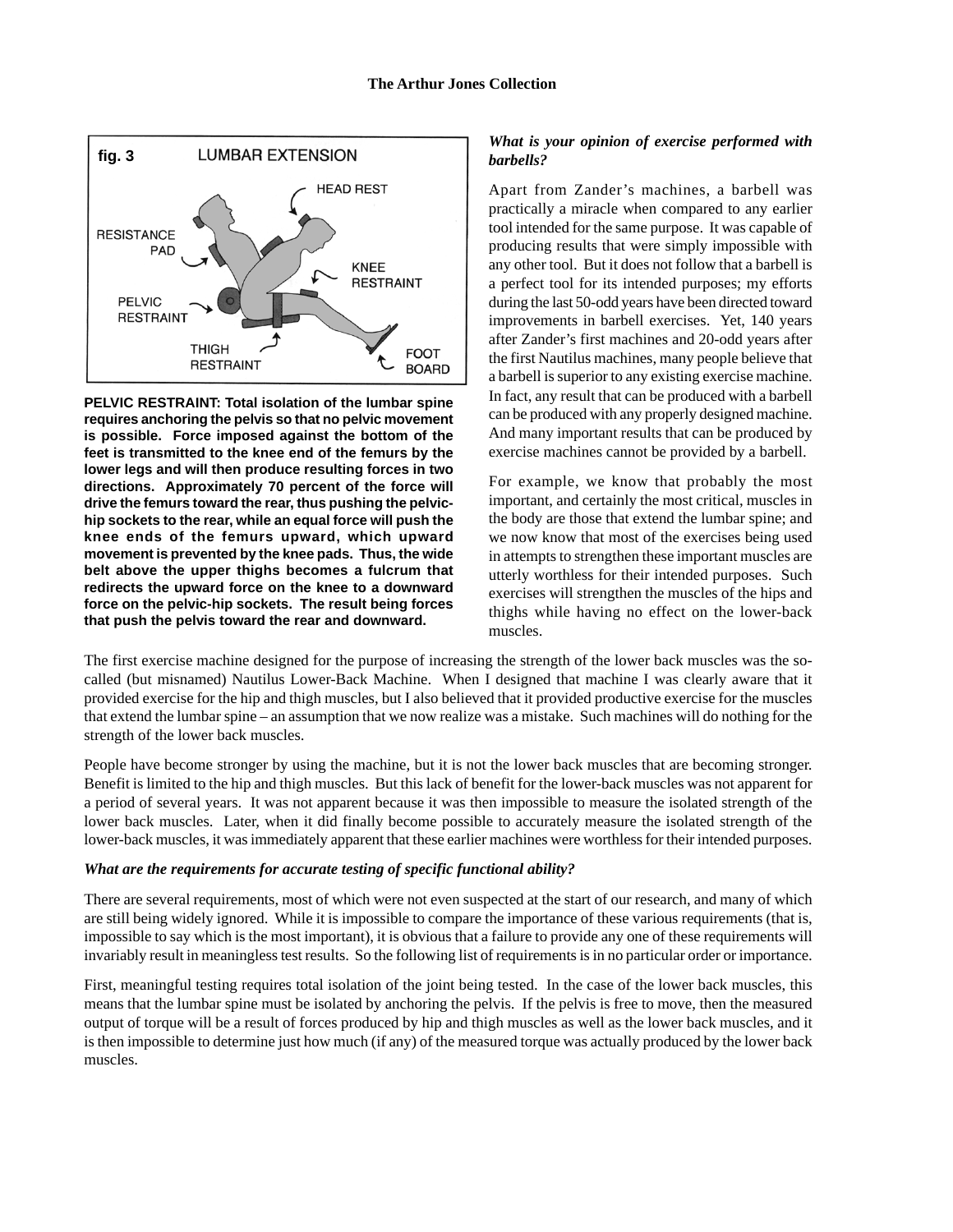In practice, it took us 14 years to figure out how to isolate the lumbar spine; in the end, we were successful only after we used the femurs as part of the pelvic-restraining procedure, thereby providing the bone-to-bone restraint that is required to prevent unwanted pelvic movement. *See figure #3.*

Second, gravity acting upon the mass of the torso, head and arms of a large man during a test of lower back muscles may reduce the subject's level of measured strength in the flexed position of the spine by as much as 150 foot-pounds of torque, while increasing the level of tested torque by as much as 60 foot-pounds in the extended position. The result is a measured level of strength that is far too low in some positions and too high in other positions – a meaningless test result. *See figure #4.*

This critical source of nonmuscular torque must be removed by careful counterweighting, and can be removed; in practice it is still being ignored during many current testing procedures.

Third, during any dynamic testing procedure, friction tends to produce an understatement of the true level of strength during a test of positive (concentric) strength while over-stating the true level of strength during a test of negative (eccentric) strength. This influence of friction can be avoided by testing performed in a static (isometric) fashion, where friction is not a factor. *See figure #5.*

Dynamic test procedures also produce impact forces that are then usually mistaken for measurements of torque; impact that is avoided by static testing.

Fourth, movement of the body in any direction away from a neutral (relaxed) position produces internal resistance against continued movement; in the case of movement of the lumbar spine, moving forward



**GRAVITY: This chart illustrates the effect of gravity on full-range strength of the totally isolated extensors of the lumbar spine.**



**FRICTION: Shown are three coexisting levels of fresh, full-range strength, influenced by friction, positive strength (bottom line) is too low while negative strength (top line) is too high; only the test of static strength (middle line) shows the true levels of fresh strength.**

toward the flexed position compresses soft tissue in the front of the spine while stretching soft tissue behind the spine. And this compression and stretching of soft tissue produces stored energy; stored energy that will then produce torque that will tend to return the spine to the neutral position. *See figure #6.*

Such nonmuscular torque from stored energy cannot be removed or avoided, but it can be and must be measured and factored into any measurement of total torque. If not considered, this factor will lead to a gross understatement of the true level of muscular strength in some positions and an overstatement in other positions. This critical factor can be measured only with a static testing procedure.

When all of the above listed requirements are provided, the result is a test of the true level of muscular strength, torque produced only by the force of muscular contraction and unbiased by any source of nonmuscular torque, Net Muscular Torque, NMT.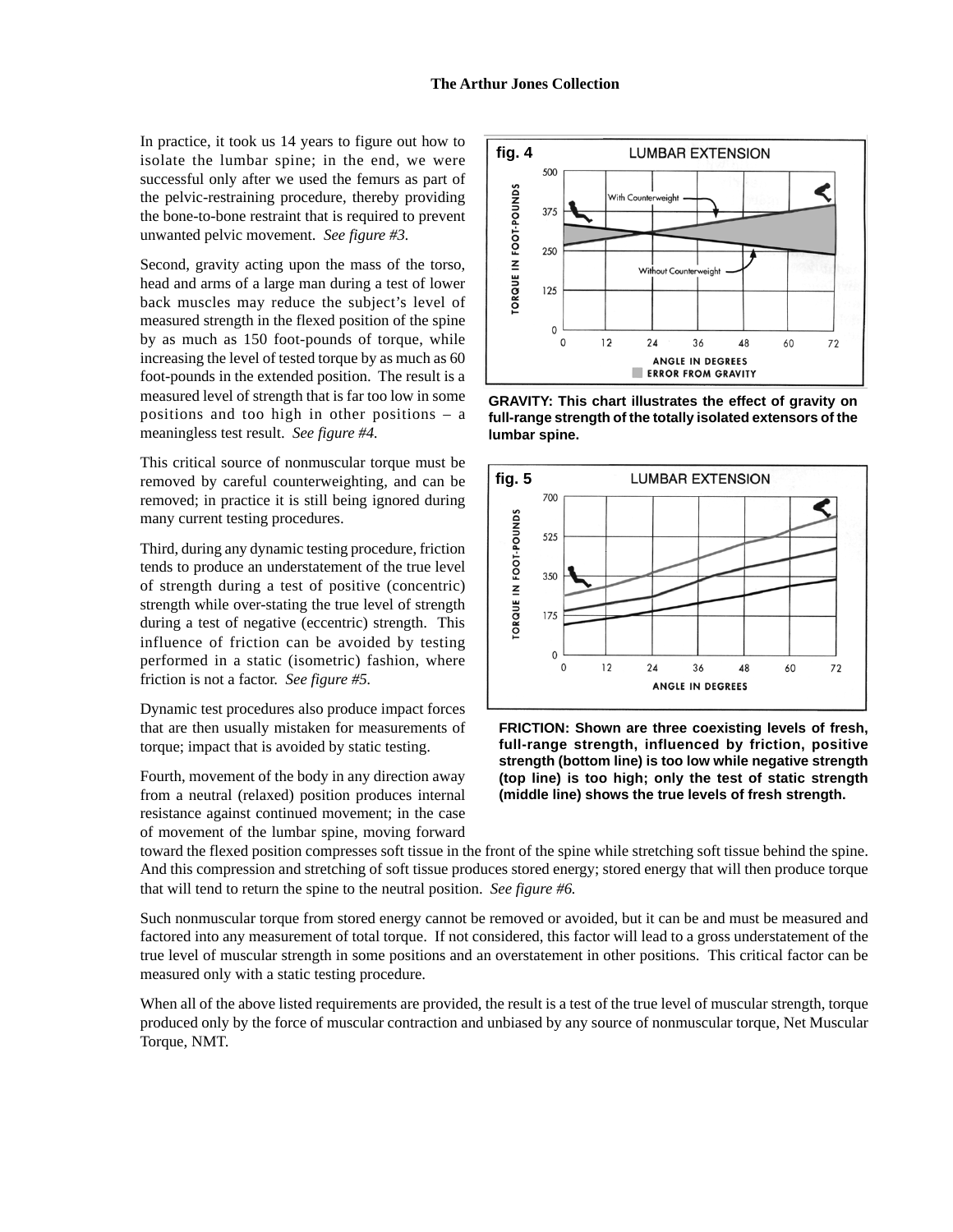

**STORED ENERGY: On the right side of this chart, nonmuscular torque from stored energy will produce an overstatement of the true level of strength, while on the left side of the chart torque from stored energy will produce an understatement of true strength.**



**POSITION: From the lowest to the highest level of measured torque through a full-range torso-rotation test, this subject's average strength varied in excess of 240,000 percent, an average change of more than 2,000 percent per degree of movement. The need for accurate measurement of the relative positions of the involved body parts is thus obvious.**

Fifth, tested levels of NMT must be correlated with equally accurate measurements of the relative positions of the involved body parts. Changing from one position to another position in any full-range movement produced changes in strength, so you must be able to determine the exact position in which a test was performed. If not, then an apparent increase or loss in strength might be indicated when no actual change in strength had been produced. *See figure #7.*

Looked at collectively, the need for these requirements for meaningful testing procedures is sometimes intimidating. At first glance, it may appear that it is simply too complicated to be clearly understood.

But looked at individually, all of the requirements are actually quite simple and can be understood by almost anybody. And, in any case, all of these requirements are based upon simple laws of physics, and all of them can be clearly demonstrated in undeniable fashions.

## *Then why are they still being ignored by many people?*

Because they are still being overlooked by many people, and because people sometimes continue to believe things long after they have been shown to be meaningless. A lot of people simply cannot bring themselves to admit that their earlier opinions were wrong.

## *How much research as been conducted with MedX equipment?*

Initial research, using prototype machines, was first performed in DeLand, FL, in 1972; later research was performed at Colorado State University, in Ft. Collins, in 1973, which was followed by research at the United States Military Academy, West Point, in 1975. During the last 12 years we have been directly associated

with the School of Medicine at the University of Florida, Gainesville, and a team of researchers headed by Michael Pollock, Ph.d., has now conducted a total of 45 research programs using MedX equipment. This research has involved approximately 4,000 subjects, 20,000 testing procedures and more than 100,000 exercise procedures.

For the last two years we also have been associated with the Department of Orthopaedics and Rehabilitation of the School of Medicin of the University of California, San Diego, and a team of researchers headed by Vert Mooney, M.D., is conducting both research and clinical rehabilitation with thousands of chronic spinal patients.

Additional clinical research, involving thousands of chronic spinal patients has been conducted (and is still being conducted) in several other locations in this country, in Europe and in Japan.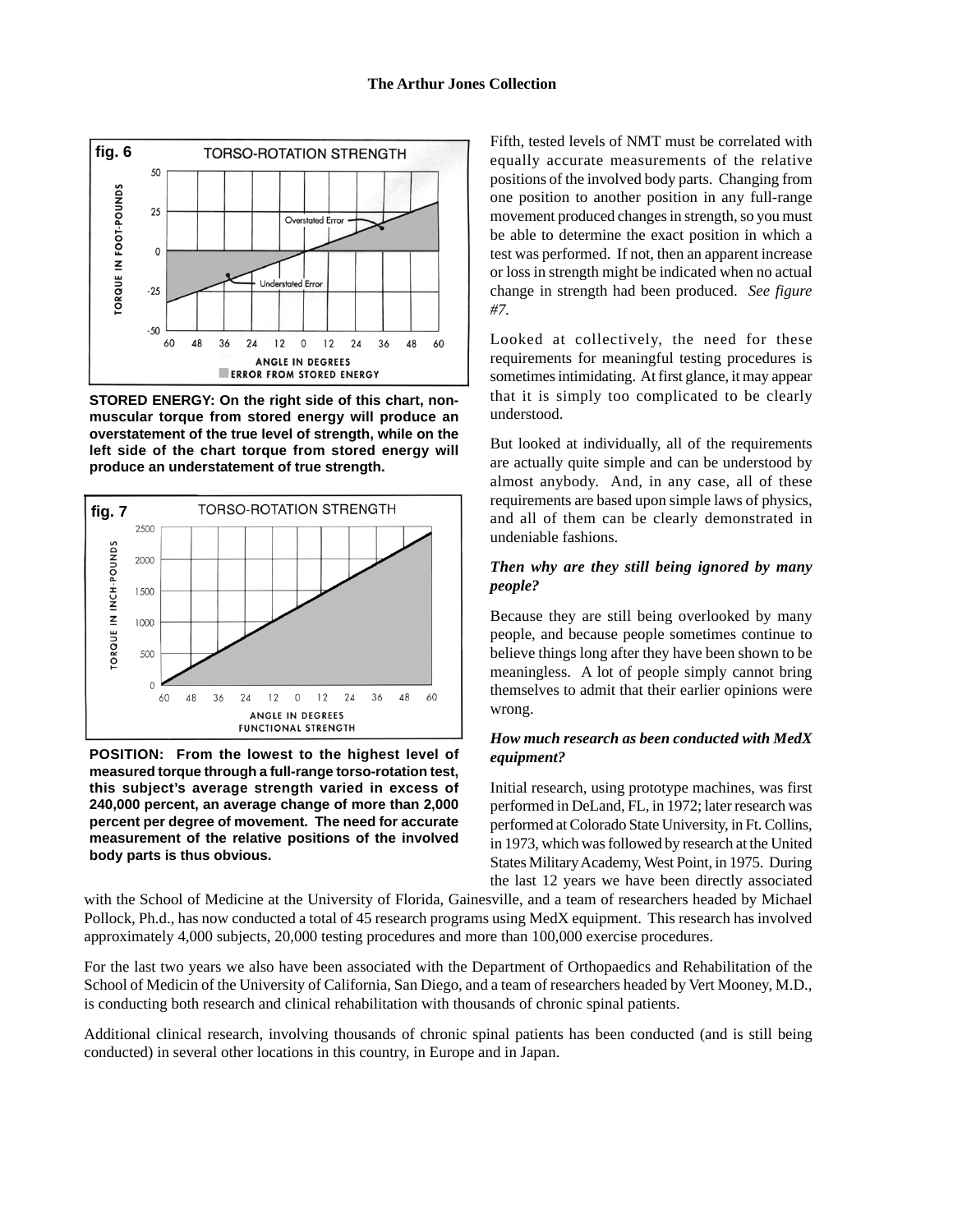On July 5, 1993, the Dutch Government agreed to provide funding for a two-year-long clinic study to be directed by W.S. Zeegers, M.D., in Holland, utilizing MedX equipment for rehabilitation of chronic spinal pathology. Results of this study will probably not be published in scientific journals for at least three years; but if the results are consistent with those that have already been produced (and we have every reason to believe that they will be), this should lead to an enormous expansion of our business in Europe and elsewhere. Two years of investigation by the Dutch Government was conducted before they agreed to fund this research program, so a total of about five years will have passed between the initial application and publication of the final results. This is typical; science usually proceeds at a snail's pace, universal acceptance of any relatively new technology (regardless of its value) does not come quickly. Remember, the Wright Brothers were flying for a period of about six years before anybody in the scientific community would even admit that it was possible.

My age being what it is, universal acceptance of what we are now doing may not come within my lifetime; but it will come, because what we are doing is clearly established by simple laws of basic physics that cannot be denied forever.

You recently published a book entitled "The Lumbar Spine, the Cervical Spine, and the Knee." Where can copies of that book be obtained?

A free copy of that book will be sent to any clinicians who write on their professional stationary; requestions should be sent to MedX Corporation, 1401 NE 77<sup>th</sup> Street, Ocala, FL 34479.

What is your relationship with Nautilus now?

None. I sold that company more than seven years ago in order to provide myself with both the funding and time for additional research. Research that eventually produced the first truly meaningful tools for the purpose of testing functional ability.

## *Where do you go form here. What comes next?*

I don't know; if I knew the answer to that question then continued research would not be required. Very little turns out with much in the way of a similarity to what you expected. As somebody once said, "Life is what happens while you are planning something else."

#### *What other projects do you now have in development?*

Several, but since I cannot anticipate final results I will not discuss them until after the fact. Do it and then talk about it.

#### *How have sales of MedX equipment compared to earlier sales of Nautilus machines?*

The first five years of sales of MedX equipment were 5.5 times as high as the first five years of Nautilus sales; when corrected for the effect of inflation, that works out to an increase of 90 percent; that is, MedX sales, corrected for inflation, were 1.9 times as high as Nautilus sales for the same period.

Nautilus, while I owned and operated the company, was by far the most successful company in this field; if current projections prove to have any meaningful relationship with actual results, MedX Corporation will do much better. In the end, clinical results are the most important factor for success in this field; and since very good clinical results are now being produced worldwide, eventually this will be universally recognized.

# *What is your policy concerning computer software?*

You have probably heard the expression, "GIGO: garbage in, garbage out." This means, quite simply, that the raw data fed to the computer must be both accurate and specific. Personally, my attention has primarily been directed toward the development of equipment that is capable of measuring exactly what we want to measure, the true level of strength of muscular endurance; until you have done that, nothing else matters.

Having done that, it then becomes necessary to deal with the raw data in a manner that is both accurate and practical; many people are neither willing nor able to deal with raw data, so the computer must perform several critical functions.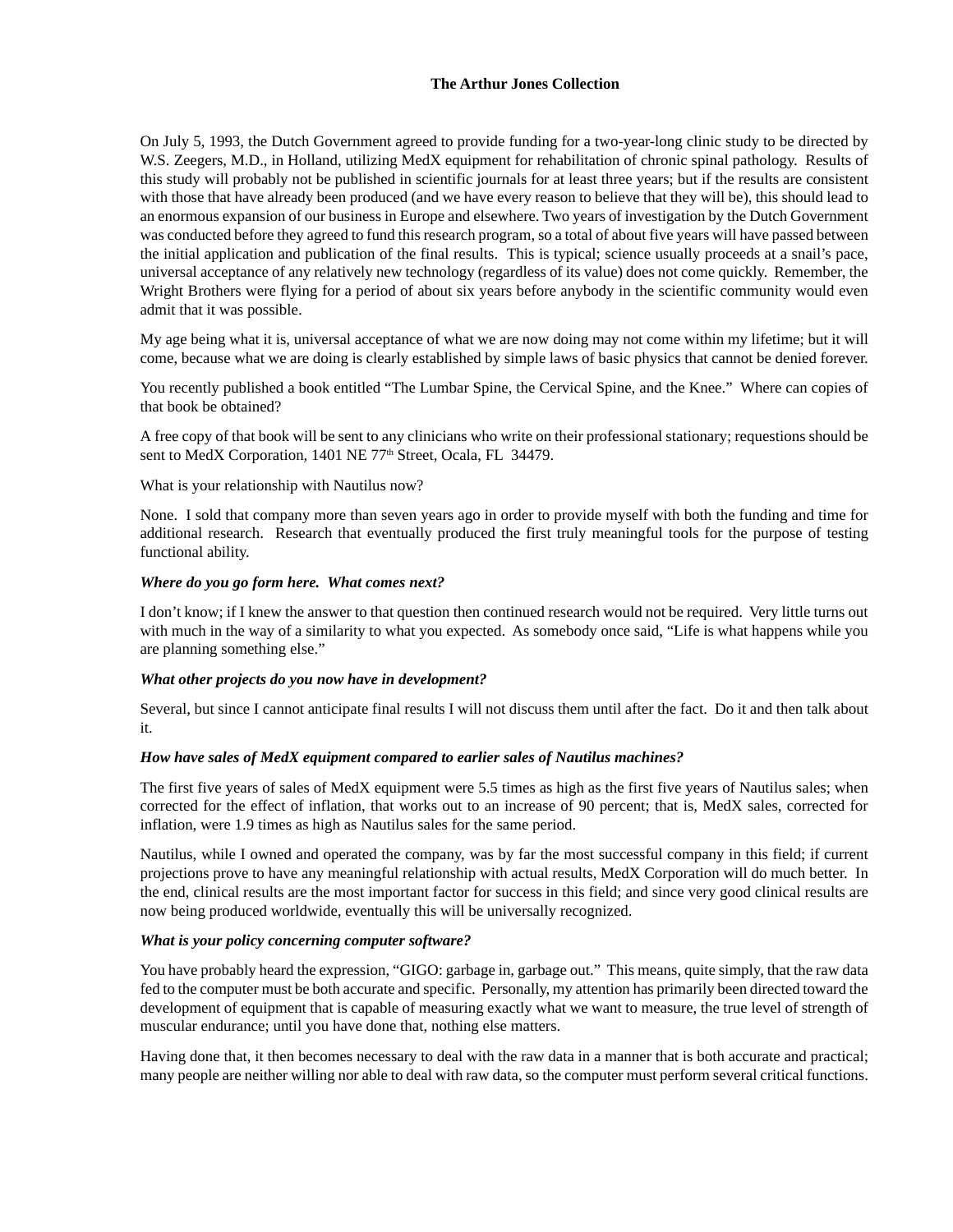It must record and store the data, present the results to the therapists in a simple manner, and explain just what the test results indicate. Both the computer and the software must be "user friendly;" they must not require a computer expert for proper utilization.

And the software must not be "fixed in time;" it should, instead be constantly changing as new information becomes available as a result of both clinical research and experience in the field. We are currently investing more than \$1 million annually in a continuously ongoing program to improve and expand our compute software. Then, as these improvements become available, all of them are incorporated into our current software programs; and, additionally, all of them are sent to all of our earlier customers without charge. Clinics that purchased out equipment six years ago now have the same computer software programs that they would have if the equipment had been purchased yesterday; and 10 years from now they will have the same software that they would have had if they purchased it then.

When you purchase a new airplane you can be sure it represents the current state of the art; federal law requires that the airplane must be capable of performing in exact accord with the manufacturer's claims. That is not the end of the matter: Federal law also requires the manufacturer to provide the owner with continuous updates. During the first 10 years of ownership you may receive a hundred or more such updates – some of which will be suggestions for improving the airplane's performance or safety, others being mandatory changes that must be incorporated. When these changes require structural modifications they will be paid for by the manufacturer, at no cost to the owner.

While such a policy is not required by law in regard to our equipment, we have adopted this policy as a matter of choice; because, in my opinion, anything less would be irresponsible. Black or white, right or wrong, shades of gray are not acceptable. As they say, "Close is meaningful only with horseshoes, hand grenades or nuclear bombs." If, or when, it becomes possible to improve either our equipment or our software, it is our responsibility to retrofit any such improvement into every piece of our equipment then in use. Apart from the policy mandated by federal law in regard to aviation, our warranty to our customers is unprecedented in any industry that I am aware of.

In the field of medical devices, regulation by the FDA is now much more strict than it was even a few years ago – monitoring of equipment, claims being made on behalf of that equipment, and manufacturing standards used in the production of the equipment is a continuously ongoing procedure. Our standards are so far above the requirements established by the FDA that repeated investigations by the FDA have never resulted in any sort of suggested change.

If I understand the implication of what you have said, your equipment will ever become obsolete.

There is no reason why it should ever become obsolete. While most people are not aware of it, the average age of the airliners now in use in the country is about 20 years, and some of them are more than 50 years old. The B-52 bombers used in the Gulf War have been in continuous service for more than 40 years.

With very little in the way of routine maintenance, our equipment should still be in use 100 years from now; thousands of Nautilus machines that I sold more than 20 years ago have been used continuously ever since, and MedX machines are designed and manufactured in accord with much higher standards than those that were applied to early Nautilus machines.

If automobiles were built to the same standards that we use, future sales of cars would probably drop by 90 percent; once having bought a car, there would never be a reason to replace it. Things that are built right should never wear out. I would not be surprised to learn that some of Dr. Zander's machines, built 140 years ago, were still in use. According to Dr. Tom DeLorme, medical director of Liberty Mutual Insurance Company, some of Dr. Zander's machines were still being used in several major hospitals in this country as recently as 40 years ago.

Dr. DeLorme, by the way, is generally considered to be the "father" of rehabilitative exercise; he wrote the first article ever published on the subject, an article that was published in a medical journal in 1944. Dr. DeLorme also was responsible for making me aware of Dr. Zander's much earlier work in this field, and he provided me with a copy of a book about Zander's work that was published in Germany in 1906; a book that we republished about two years ago.

#### *I believe your policy, but how has that policy been applied in practice?*